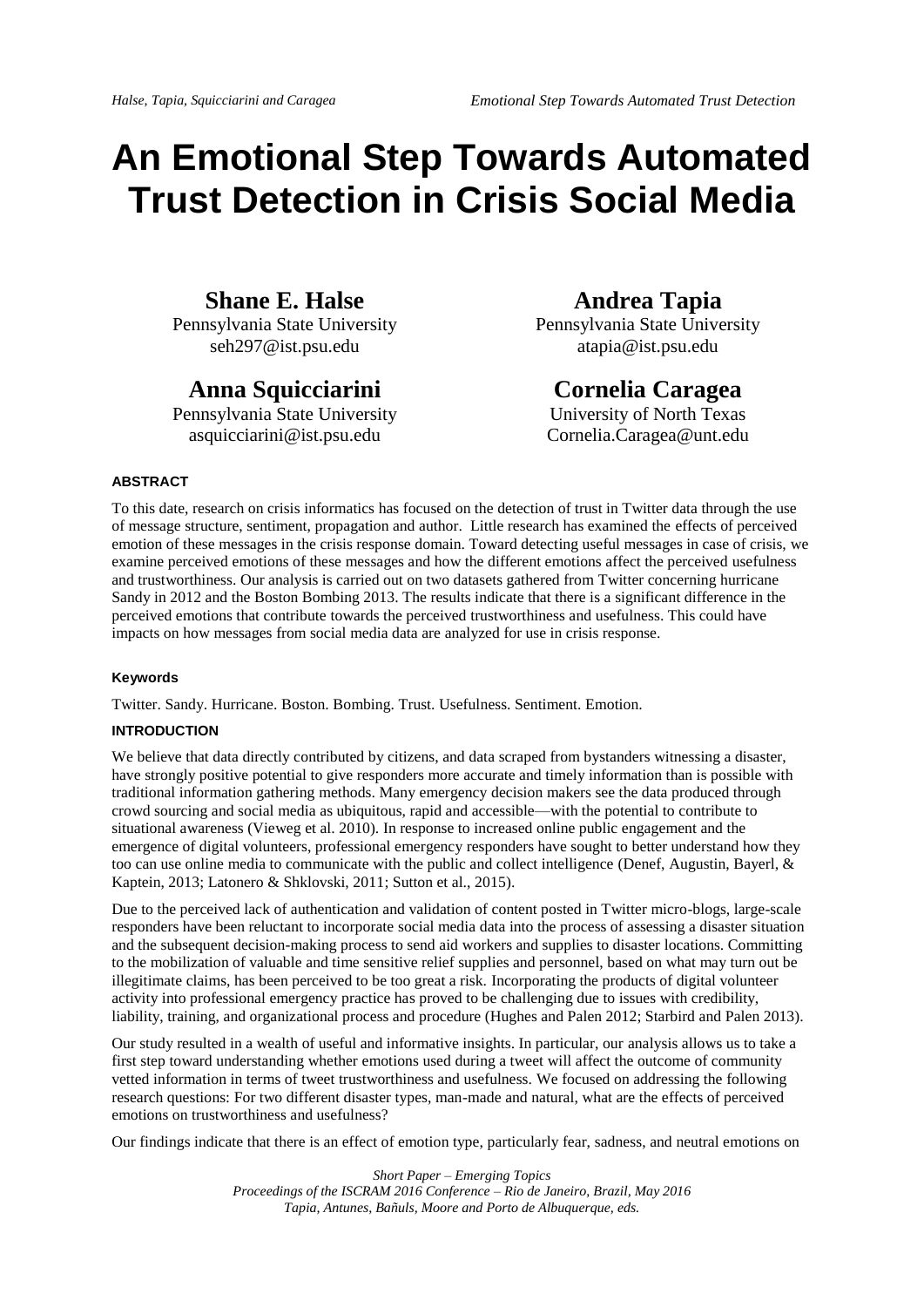the trustworthiness and usefulness of a Tweet.

## **RELEVANT LITERATURE**

Using social media feeds as information sources during a large-scale event is highly problematic for several reasons, including the inability to verify either the person or the information that the person posts (Tapia, Bajpai, Jansen, Yen, & Giles, 2011; Tapia, Moore, & Johnson, 2013; Starbird & Paylen, 2013).

The research involving veracity in technologically mediated environments has had two distinct approaches. The first approach looks at the person supplying the information, while the second looks at the information itself. Identifying who is providing information, whether the person is reliable, credible and in a position to know information are extremely valuable factors to establish trustworthiness (Grabner-Kräuter, Kaluscha, & Fladnitzer, 2006). On a personal level, analysis of sentiment, or the implied emotional state of a microblogger has been proven useful in political debate analyses, earthquakes, and during national security incidents (Diakopoulos & Shamma, 2010; Qu, Huang, Zhang, & Zhang, 2011).

In recent work by (Gupta, Kumaraguru, & Castillo, 2014), a real-time system, called *TweetCred*, was developed to assign a credibility score to tweets in a user's timeline; however, it does not take the detection of emotions into account. Their findings indicate that the system assigned a trust score lower than expected by their participants which could be explained by the perceived emotional context. Using features extracted from users' posting behavior and tweets' social context, the newsworthy events were classified as credible or not credible (Castillo, Mendoza, & Poblete, 2011). Their work tried to model whether end-users would believe the information reported in tweets is true or not, but was not concerned with detecting whether the information in tweets was itself accurate or contained an emotion. (Dailey & Starbird, 2014) explored techniques such as *visible skepticism* to help control the spread of false rumors, but did not intend to automatically detect false rumors. Most research in disaster-related area has been performed post-hoc, and the most important aspect of any intelligence received, intelligence that is actionable and precisely geo-located, has not yet been achieved and is also complicated by translation and language understanding (McClendon & Robinson, 2012; Munro, 2011).

# **METHODS**

In 2014 we started the complex process of creating gold-standard datasets of disaster-related data. Given our collections of tweets related to the Hurricane Sandy and Boston bombings, we derived two sets of rules. These rules included labeling events as relevant, i.e., disaster or non-disaster events, trustworthy and their usefulness to first-responders. Based on the derived rules, we used Mechanical Turk (MTurk) to manually label the tweets. Utilizing crowd sourced data such Amazon Turk is representative of the volunteers that could be found during a crisis and is supported by the works by (Dailey & Starbird, 2014) and (Ann, Denis, & Hughes, 2012). In total about 3711 unique tweets were labeled (some had multiple labelers).

Two main dependent variables were investigated, the perceived trustworthiness and usefulness of each tweet. Each variable has 5 levels as depicted in table 1 and table 2. The participants were shown a tweet along with 9 questions asking about their perceptions of that tweet as seen in table 3. For the perceived trustworthiness users were asked "How trustworthy would you rate this tweet?" Likewise for the perceived usefulness users where asked "How useful would this tweet be to first responders (i.e. units trying to provide help)?"

| Trustworthiness Coding |                              |
|------------------------|------------------------------|
| Category               | Description                  |
| DefT                   | Definitely Trustworthy       |
| MaybeT                 | Maybe Trustworthy            |
| MaybeUnt               | Maybe Untrustworthy          |
| <b>MostCUnt</b>        | Most Certainly Untrustworthy |
| UnkT                   | Unknown                      |

## **Table 1 - Trustworthiness Coding Schema**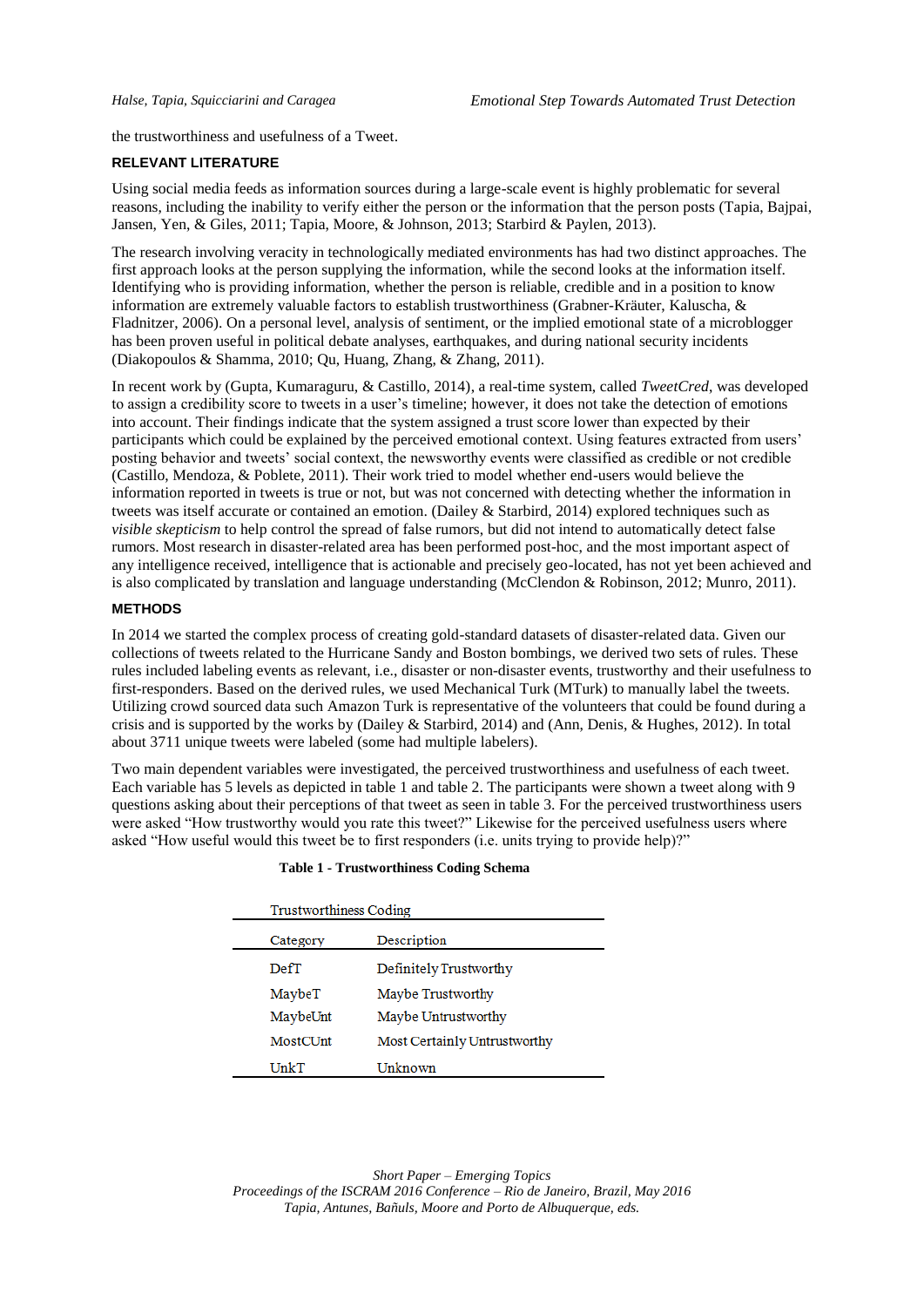#### **Table 2 - Usefulness Coding Schema**

| Usefulness Coding |                             |
|-------------------|-----------------------------|
| Category          | Description                 |
| VeryUse           | Very Useful                 |
| MaybeUse          | Maybe Useful                |
| MaybeNotUse       | Maybe not Useful            |
| <b>NotUse</b>     | Not Useful                  |
| <b>IDKUse</b>     | I don't know/Not applicable |

## **Table 2 - Usefulness Coding Schema**

In total we focused on the independent variable related to the emotion expressed within the tweet. This question was designed as an 8 point categorical and the response text and codes can be seen in table 3.

**Table 3 - Independent Variable Coding Schema**

| Variable       | <b>Description</b>                      | <b>Response Codes</b>                                                         |
|----------------|-----------------------------------------|-------------------------------------------------------------------------------|
| <i>EmoType</i> | Which emotions does this tweet express? | anger, disgust, fear, happiness,<br>sadness, surprise, neutral,<br>irrelevant |

# **Data description**

The first data set used in our experiment was collected from Twitter during the disastrous Hurricane Sandy. Specifically, the dataset contains 12,933,053 tweets crawled between 10-26-2012 and 11-12-2012 using the hashtag sandy and hurricane. We randomly sampled a subset of 1711 tweets from the crawled data for our labeling tasks. The second data set used in our experiment was collected from Twitter using the hashtag prayforboston, Boston, bomb, and bombs during the Boston Bombing incident between 04-15-2013 and 04-25- 2013 and contained 23,642,905 tweets. We randomly sampled a subset of 898 tweets from the crawled data for our labeling tasks.

Overall for the Hurricane Sandy dataset, we employed 1702 workers, who labeled 1711 unique tweets, each worker labeled multiple tweets and most tweets had multiple labelers. Of these, we disregarded 149 (8.71 %) tweet messages and their corresponding labelers data as these were perceived as not being related to Hurricane Sandy. For the Boston bombing dataset a total of 898 unique tweets were labeled (some had multiple labelers). Of these, we disregarded 207 (23.05%) tweet messages and their corresponding labels data as these were perceived as not being related to the Boston Bombing. Note as our dataset for the Boston bombing contained the filter "Boston" this resulted in a large number of tweets that were unrelated to the bombing. This allowed us to have tweets that were considered relevant to the Sandy Hurricane and the Boston Bombing by the labelers.

The following graph represents the distribution of the labeler's responses to each tweet with respect to the tweet being trustworthy and/or useful: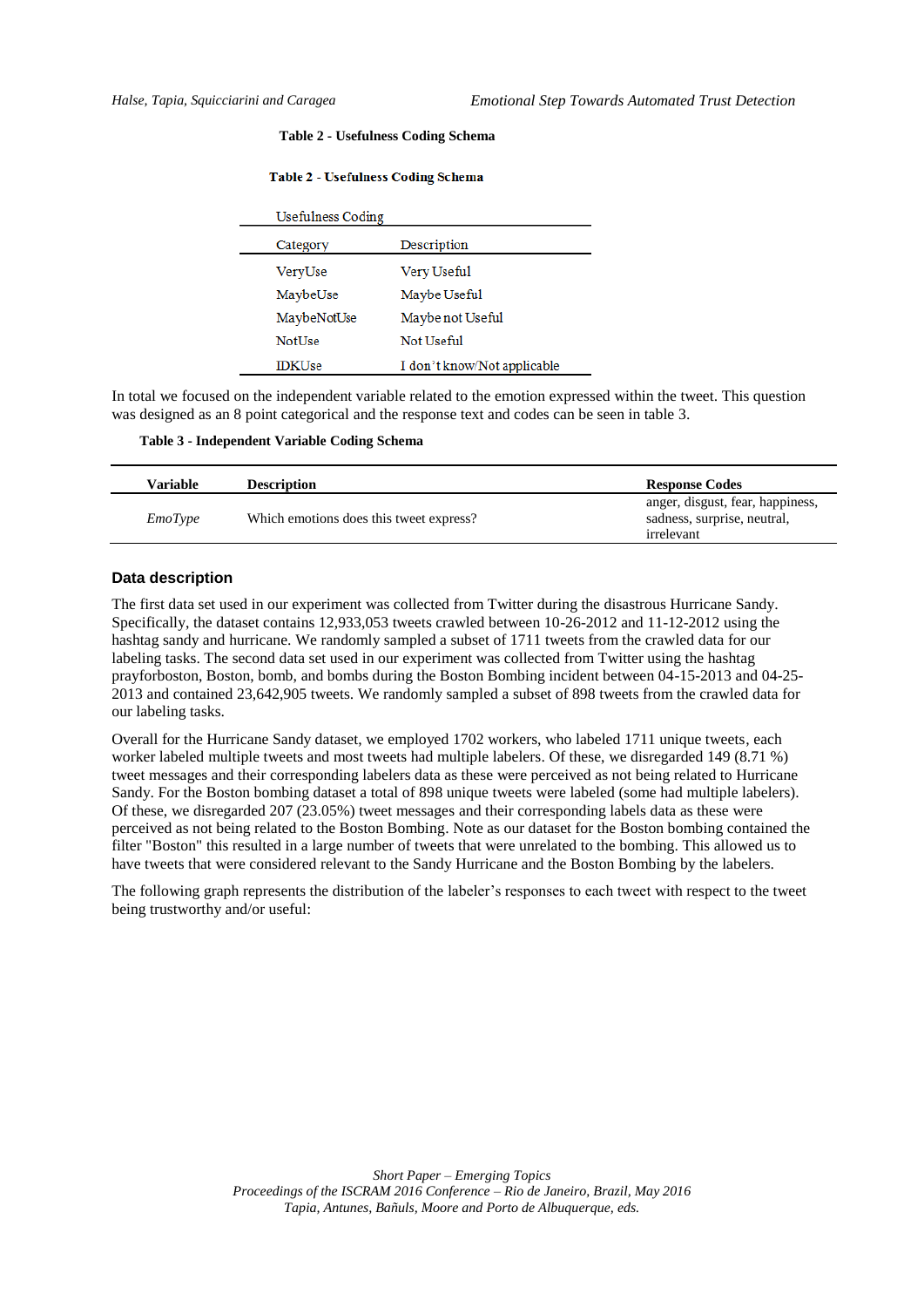

# **Statistical techniques**

Multiple tests where completed in order to fully understand and describe the data. In order to prevent Type I error a large sample size was used for each test in addition to setting the significance level at  $p < 0.05$ . In order to answer the question of "For two different disaster types, man-made and natural, what are the effects of perceived emotions on trustworthiness and usefulness?" the following hypotheses was developed:

H1: There is a significant effect of perceived emotions on the perceived trustworthiness and usefulness rating found in both man-made and natural disaster data

This hypothesis would provide sustenance to the idea of adding the factor of perceived emotion type to tools developed to automate the detection of trust and usefulness.

A multinomial logistic regression was used to identify the relationships between the dependent variables of trustworthiness and usefulness with the independent variable of Emotion type. As we were primarily interested in the analysis within the disaster response domain, data with a response of "No" to the "is this tweet about the disaster", were removed. The logistic regression model is shown as the following form:

$$
\ln\left(\frac{\rho}{1-\rho}\right) = \beta_0 + \beta_i X_i
$$

where  $\rho$  is the probability of effects on the perceived trustworthiness and usefulness,  $\left(\frac{\rho}{\rho}\right)$  $\frac{\mu}{1-\rho}$ ) is the odds of the effects on the perceived trustworthiness and usefulness;  $\beta_0$  is a constant  $X_i$  is the vector of independent variables and  $\beta_i$  is the parameter for the ith independent variable. This was done twice, once for each of the datasets used within the analysis for this paper. A similar analysis can be found in (Hyun & Ditton, 2006)

#### **Multinomial Logistic Regression**

A multinomial regression analysis was used with the value of 0 (most certainly untrustworthy and not useful) selected as the reference point. The results are shown below.

#### **Sandy data**

The first analysis for the multinomial logistic regression was for the hurricane Sandy dataset's usefulness score the shown in Table 4 - [Multinomial Logistic Regression \(Sandy -](#page-4-0) Emotype vs Usefulness) and was found to be statistically significant ( $\chi^2$  = 345.97;  $\rho$  < 0.001). It shows that two highest odds ratios are for the emotion of sadness and fear. That is, a tweet is perceived to have a sadness quality then it is 5.896 times more likely to be considered very useful than not at all useful.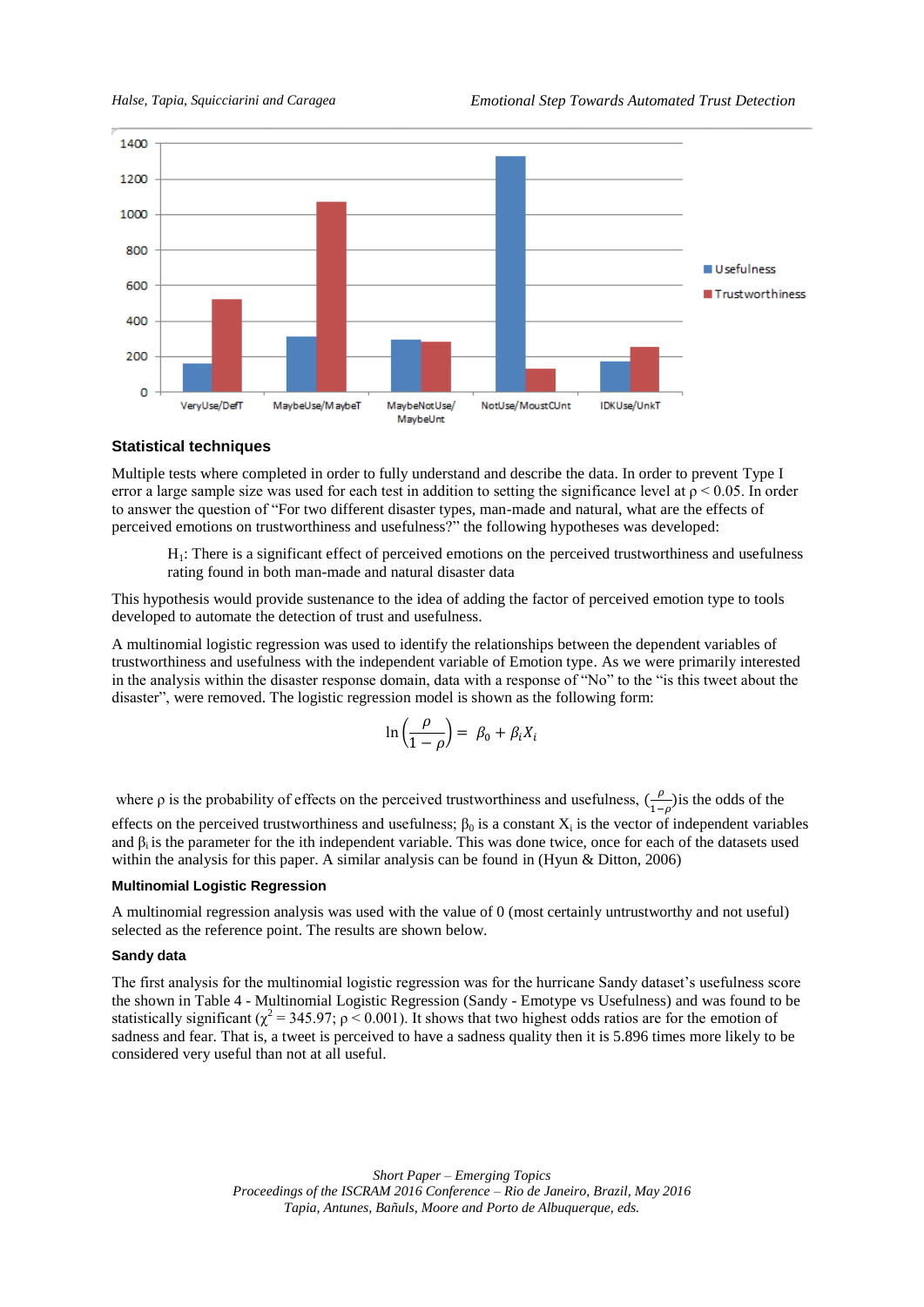# <span id="page-4-0"></span>**Table 4 - Multinomial Logistic Regression (Sandy - Emotype vs Usefulness)**

| How useful is the tweet? |                   | Estimate | SE    | t-value   | p(Sig.) | Odds Ratio |
|--------------------------|-------------------|----------|-------|-----------|---------|------------|
|                          | (intercept)       | $-3.455$ | 0.339 | $-10.206$ | 0.000   | 0.032      |
| Very Useful              | EmoTypefear       | 1.373    | 0.378 | 3.633     | 0.000   | 3.946      |
|                          | EmoTypeneutral    | 1.006    | 0.355 | 2.834     | 0.005   | 2.734      |
|                          | EmoTypesadness    | 1.775    | 0.421 | 4.218     | 0.000   | 5.896      |
|                          | (intercept)       | $-2.097$ | 0.179 | $-11.709$ | 0.000   | 0.123      |
|                          | EmoTypefear       | 1.238    | 0.206 | 6.004     | 0.000   | 3.450      |
| Maybe Useful             | EmoTypeneutral    | 0.718    | 0.191 | 3.756     | 0.000   | 2.050      |
|                          | EmoTypesadness    | 1.404    | 0.248 | 5.662     | 0.000   | 4.071      |
|                          | EmoTypesurprise   | 0.608    | 0.242 | 2.508     | 0.012   | 1.836      |
|                          | (intercept)       | $-2.434$ | 0.209 | $-11.667$ | 0.000   | 0.088      |
| Maybe not Useful         | EmoTypefear       | 1.151    | 0.241 | 4.784     | 0.000   | 3.161      |
|                          | EmoTypehappiness  | 0.592    | 0.249 | 2.374     | 0.018   | 1.808      |
|                          | EmoTypeneutral    | 0.602    | 0.224 | 2.689     | 0.007   | 1.825      |
|                          | EmoTypesurprise   | 1.176    | 0.256 | 4.589     | 0.000   | 3.241      |
| <b>IDK</b> Useful        | (intercept)       | $-3.013$ | 0.274 | $-11.008$ | 0.000   | 0.049      |
|                          | EmoTypeirrelevant | 1.317    | 0.296 | 4.456     | 0.000   | 3.733      |

| Multinomial Logistic Regression showing significant effects of Emotion type on Perceived Usefulness (Final |                                                         |  |  |
|------------------------------------------------------------------------------------------------------------|---------------------------------------------------------|--|--|
|                                                                                                            | model only included significant variables at .05 level) |  |  |

Model chi-squared = 345.97; p<0.0001, log likelihood = -4896.3, Pseudo R^2 (McFadden) = 0.034124. The reference category is NotUse (Not Useful)

The second analysis was for the hurricane Sandy dataset's trustworthiness score the shown in Table 5 and was found to be statistically significant ( $\chi^2$  = 497.28;  $\rho$  < 0.001). Note that two highest odds ratios are for the emotion of sadness and fear. That is, for example, a tweet is perceived to have a fear emotion then it is 10.354 times more likely to be considered very trustworthy than not trustworthy.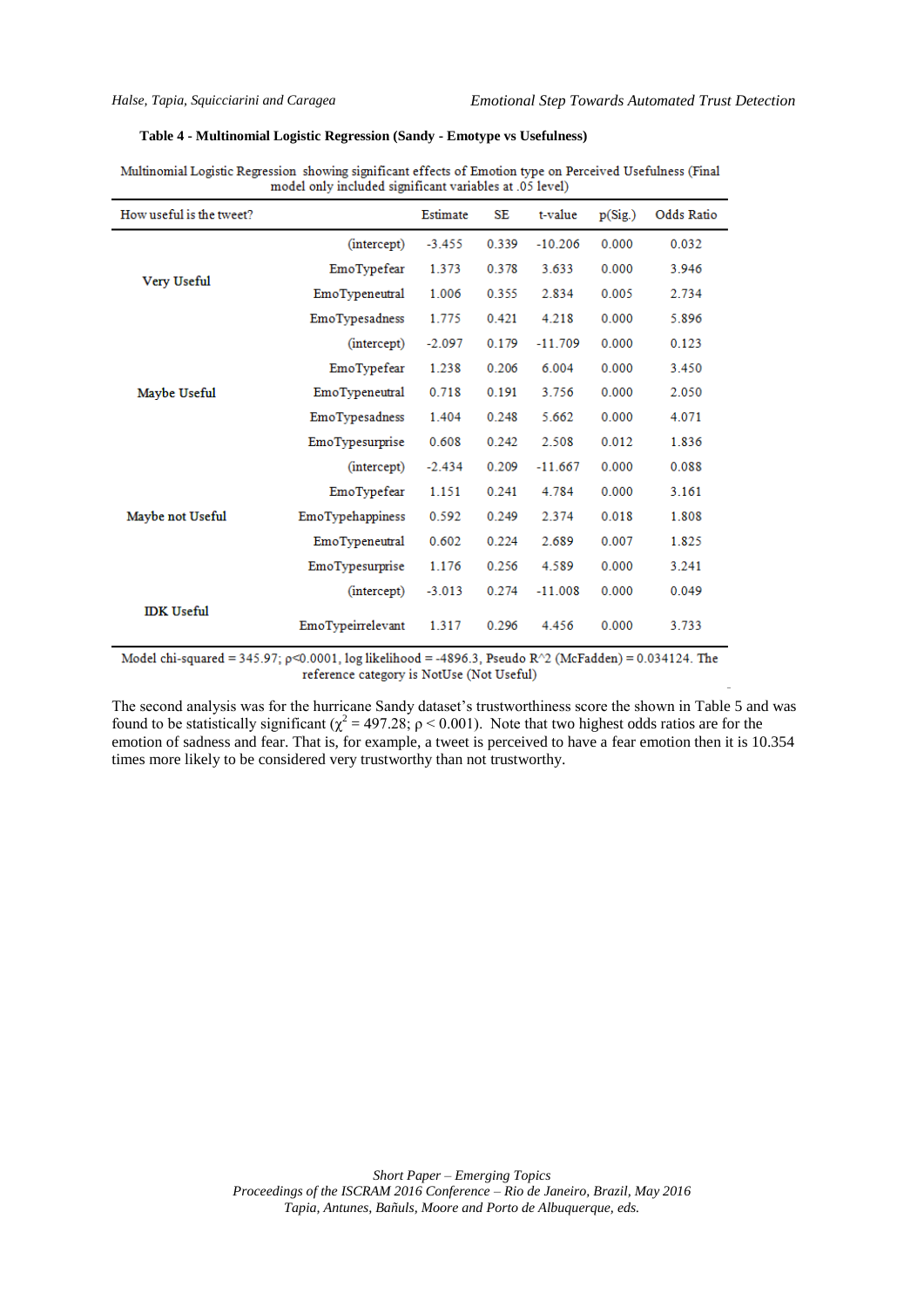## **Table 5 - Multinomial Logistic Regression (Sandy - Emotype vs Trustworthiness**

| How trustworthy is the tweet? |                         | Est.     | SE    | t-value  | p(Sig) | <b>Odds Ratio</b> |  |
|-------------------------------|-------------------------|----------|-------|----------|--------|-------------------|--|
|                               | EmoTypefear             | 2.337    | 0.322 | 7.266    | 0.000  | 10.354            |  |
|                               | <b>EmoTypehappiness</b> | 0.541    | 0.250 | 2.167    | 0.030  | 1.718             |  |
| Definitely Trustworthy        | EmoTypeirrelevant       | $-0.790$ | 0.243 | $-3.245$ | 0.001  | 0.454             |  |
|                               | EmoTypeneutral          | 1.231    | 0.215 | 5.723    | 0.000  | 3.426             |  |
|                               | EmoTypesadness          | 1.686    | 0.390 | 4.320    | 0.000  | 5.400             |  |
|                               | (intercept)             | 0.807    | 0.164 | 4.930    | 0.000  | 2.241             |  |
| Maybe Trustworthy             | EmoTypefear             | 2.037    | 0.305 | 6.684    | 0.000  | 7.670             |  |
|                               | EmoTypeirrelevant       | $-0.557$ | 0.202 | $-2.759$ | 0.006  | 0.573             |  |
|                               | EmoTypeneutral          | 0.959    | 0.192 | 5.000    | 0.000  | 2.609             |  |
|                               | EmoTypesadness          | 1.309    | 0.373 | 3.514    | 0.000  | 3.704             |  |
|                               | EmoTypesurprise         | 0.790    | 0.256 | 3.084    | 0.002  | 2.203             |  |
| Maybe Untrustworthy           | EmoTypefear             | 1.377    | 0.332 | 4.145    | 0.000  | 3.964             |  |
|                               | <b>EmoTypehappiness</b> | 0.530    | 0.247 | 2.151    | 0.032  | 1.438             |  |
| Unkown Trustworthiness        | EmoTypefear             | 0.886    | 0.339 | 2.615    | 0.009  | 2.424             |  |
|                               | EmoTypeneutral          | 0.658    | 0.211 | 3.118    | 0.002  | 1.931             |  |

Multinomial Logistic Regression showing significant effects of Emotion type on Perceived trustworthiness (Final model only included significant variables at .05 level)

Model chi-squared = 497.28;  $p < 0.0001$ ,  $log$  likelihood = -6877.6, Pseudo R^2 (McFadden) = 0.034891. The reference category is MostCUnt (Most Certainly Untrustworthy)

# **Boston data**

The third analysis for the multinomial logistic regression was for the Boston bombing dataset's usefulness score the shown in table 6 and was found to be statistically significant ( $\chi$ 2 = 150.04;  $\rho$  < 0.001). It shows that highest odds ratio is that of the emotion fear meaning it is 9.419 times more likely to be considered very useful than not at all useful.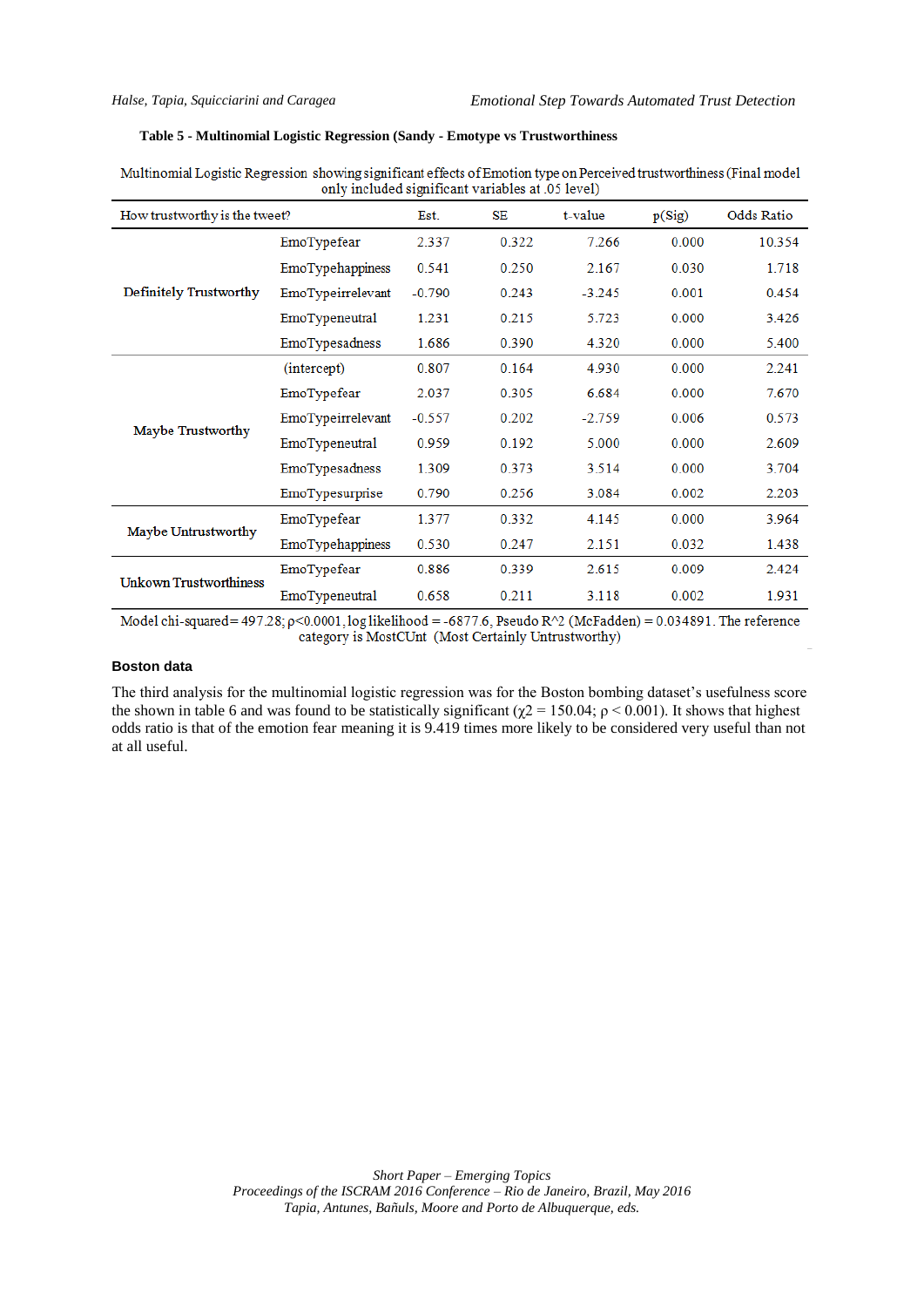#### **Table 6 - Multinomial Logistic Regression (Boston - Emotype vs Usefulness)**

|                   | How useful is the tweet? |          | mended significant variables at .05 fever)<br>SE | t-value  | p(Sig.) | Odds<br>Ratio |
|-------------------|--------------------------|----------|--------------------------------------------------|----------|---------|---------------|
|                   | (intercept)              | $-2.841$ | 0.364                                            | $-7.810$ | 0.000   | 0.058         |
| Very Useful       | EmoTypefear              | 2.243    | 0.450                                            | 4.981    | 0.000   | 9.419         |
|                   | EmoTypeneutral           | 0.862    | 0.384                                            | 2.247    | 0.025   | 2.367         |
|                   | EmoTypesurprise          | 0.995    | 0.478                                            | 2.080    | 0.038   | 2.704         |
|                   | (intercept)              | $-2.522$ | 0.313                                            | $-8.048$ | 0.000   | 0.080         |
| Maybe Useful      | EmoTypefear              | 2.165    | 0.399                                            | 5.432    | 0.000   | 8.718         |
|                   | EmoTypeirrelevant        | 0.991    | 0.351                                            | 2.818    | 0.005   | 2.693         |
|                   | EmoTypeneutral           | 1.387    | 0.325                                            | 4.268    | 0.000   | 4.002         |
|                   | (intercept)              | $-2.147$ | 0.264                                            | $-8.128$ | 0.000   | 0.117         |
| Maybe not Useful  | EmoTypefear              | 0.943    | 0.422                                            | 2.235    | 0.025   | 2.569         |
|                   | EmoTypeneutral           | 0.912    | 0.279                                            | 3.272    | 0.001   | 2.490         |
|                   | EmoTypesurprise          | 0.812    | 0.365                                            | 2.228    | 0.026   | 2.253         |
|                   | (intercept)              | $-2.617$ | 0.328                                            | $-7.990$ | 0.000   | 0.073         |
| <b>IDK</b> Useful | <b>EmoTypehappiness</b>  | 0.889    | 0.411                                            | 2.161    | 0.031   | 2.433         |
|                   | EmoTypeirrelevant        | 0.798    | 0.374                                            | 2.137    | 0.033   | 2.222         |
|                   | EmoTypeneutral           | 0.772    | 0.347                                            | 2.225    | 0.026   | 2.164         |

Multinomial Logistic Regression showing significant effects of Emotion type on Perceived Usefulness (Final model only included significant variables at 05 level)

Model chi-squared =  $150.4$ ;  $p < 0.0001$ ,  $log$  likelihood = -2720, Pseudo R^2 (McFadden) = 0.026903. The reference category is NotUse (Not Useful)

The fourth analysis was for the Boston bombing dataset's trustworthiness score the shown in and was found to be statistically significant ( $\chi$ 2 = 194.71;  $\rho$  < 0.001). It shows that the highest odds ratios are for the emotion of sadness. This means that an emotion of sadness during a man-made disaster would lead to a higher trustworthiness score.

#### **Table 7 - Multinomial Logistic Regression (Boston - Emotype vs Trustworthiness)**

Multinomial Logistic Regression showing significant effects of Emotion type on Perceived trustworthiness (Final model only included significant variables at .05 level)

| How trustworthy is the tweet? |                         | Estimate | SE    | $t-$<br>value | p(Sig) | Odds<br>Ratio |
|-------------------------------|-------------------------|----------|-------|---------------|--------|---------------|
|                               | EmoTypefear             | 2.010    | 0.678 | 2.967         | 0.003  | 7.467         |
|                               | <b>EmoTypehappiness</b> | 1.550    | 0.469 | 3.305         | 0.001  | 4.711         |
| Definitely Trustworthy        | EmoTypeneutral          | 2.069    | 0.358 | 5.784         | 0.000  | 7.917         |
|                               | EmoTypesadness          | 2.241    | 0.601 | 3.728         | 0.000  | 9.400         |
|                               | EmoTypesurprise         | 1.131    | 0.497 | 2.275         | 0.023  | 3.100         |
| Maybe Trustworthy             | (intercept)             | 1.322    | 0.252 | 5.252         | 0.000  | 3.750         |
|                               | EmoTypefear             | 1.408    | 0.647 | 2.177         | 0.029  | 4.089         |
|                               | EmoTypeneutral          | 1.612    | 0.316 | 5.106         | 0.000  | 5.011         |
|                               | EmoTypesadness          | 1.711    | 0.570 | 2.999         | 0.003  | 5.533         |
|                               | (intercept)             | 0.615    | 0.278 | 2.217         | 0.027  | 1.850         |
| Maybe Untrustworthy           | EmoTypeirrelevant       | $-0.766$ | 0.347 | 2.209         | 0.027  | 0.465         |
|                               | EmoTypeneutral          | 0.762    | 0.347 | 2.199         | 0.028  | 2.144         |
| Unkown<br>Trustworthiness     | EmoTypeneutral          | 0.864    | 0.369 | 2.342         | 0.019  | 2.372         |
|                               | EmoTypefear             | 0.886    | 0.339 | 2.615         | 0.009  | 2.400         |

Model chi-squared = 194.71; p<0.0001, log likelihood = -2985.4, Pseudo R^2 (McFadden) = 0.03158. The reference category is MostCUnt (Most Certainly Untrustworthy)

*Short Paper – Emerging Topics*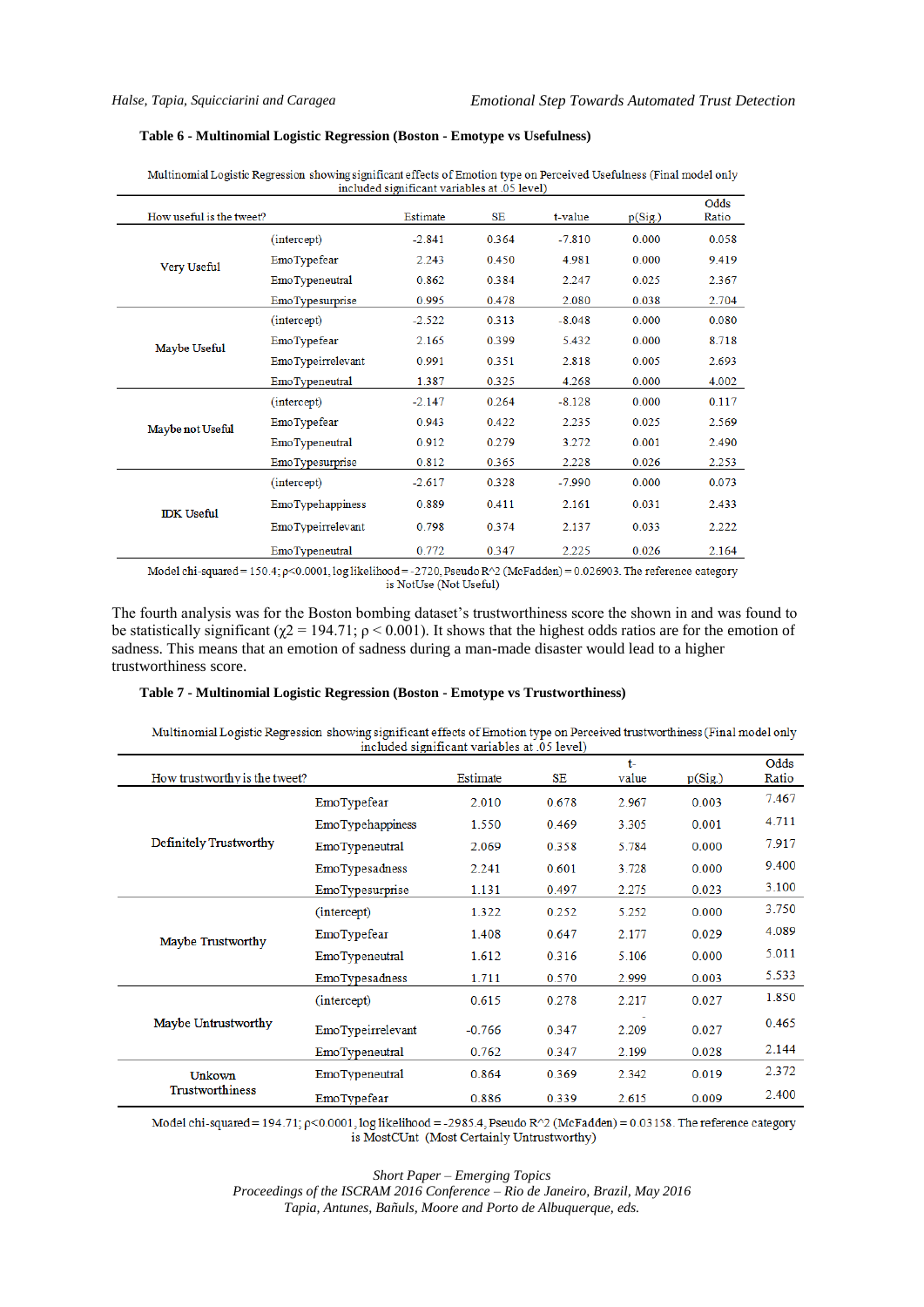In order to investigate the significant effects of emotion types on our trustworthiness and usefulness score we have prepared the following summary table below:

| <b>Emotion Type</b> |        | <b>Sandy Data (Trustworthiness)</b> |            |             |       |           | <b>Sandy Data (Usefulness)</b> |             |       | <b>Boston Data (Trustworthiness)</b> |            |             |       |           | <b>BostonData (Usefulness)</b> |             |
|---------------------|--------|-------------------------------------|------------|-------------|-------|-----------|--------------------------------|-------------|-------|--------------------------------------|------------|-------------|-------|-----------|--------------------------------|-------------|
|                     | VT     | MT                                  | <b>MNT</b> | <b>IDKT</b> | VU    | <b>MU</b> | <b>MNU</b>                     | <b>IDKU</b> | VT    | MT                                   | <b>MNT</b> | <b>IDKT</b> | VU    | <b>MU</b> | <b>MNU</b>                     | <b>IDKU</b> |
| anger               |        |                                     |            |             |       |           |                                |             |       |                                      |            |             |       |           |                                |             |
| disgust             |        |                                     |            |             |       |           |                                |             |       |                                      |            |             |       |           |                                |             |
| fear                | 10.354 | 7.67                                | 3.964      | 2.424       | 3.946 | 3.45      | 3.161                          |             | 7.467 | 4.089                                |            | 2.4         | 9.419 | 8.718     | 2.569                          |             |
| happiness           | 1.718  |                                     | 1.438      |             |       |           | 1.808                          |             | 4.711 |                                      |            |             |       |           |                                | 2.433       |
| sadness             | 5.4    | 3.704                               |            |             | 5.896 | 4.071     |                                |             | 9.4   | 5.533                                |            |             |       |           |                                |             |
| surprise            |        | 2.203                               |            |             |       | 1.836     | 3.241                          |             | 3.1   |                                      |            |             | 2.704 |           | 2.253                          |             |
| neutral             | 3.426  | 2.609                               |            | 1.1931      | 2.734 | 2.05      | 1.825                          |             | 7.917 | 5.011                                | 2.144      | 2.372       | 2.367 | 4.002     | 2.49                           | 2.164       |
| irrelevant          | 0.454  | 0.573                               |            |             |       |           |                                | 3.733       |       |                                      | 0.465      |             |       | 2.693     |                                | 2.222       |

<span id="page-7-0"></span>

| Table 8 - Summary table indicating the significant emotion types on usefulness and trustworthiness with $\alpha$ < 0.05 |  |
|-------------------------------------------------------------------------------------------------------------------------|--|
|-------------------------------------------------------------------------------------------------------------------------|--|

 $V\bar{I}$  = Very rustworthy. MT = aybe Trustworthy. MNT = Maybe not trustworthy. IDKT = 1 don't know trustworthy VU = Very useful, MU = maybe useful, MNU = maybe not useful, IDKU = I don't know useful

As we can see from the table (Table 8 - [Summary table indicating the significant emotion types on usefulness](#page-7-0)  and trustworthiness with  $\alpha$  < 0.05 when using a multinomial logistic regression to compare the significant likelihoods that a user will select an option other than Most certainly untrustworthy we can see the following patterns;

- If a tweet has a perceived emotion type of anger or disgust, then there is no significant difference in the selection of the perceived trustworthiness or usefulness.
- If a tweet has a perceived emotion type of happiness, sadness, surprise or irrelevant then there is a partial significant difference in the selection of the perceived trustworthiness or usefulness.
- The most interesting finding is that of the emotion type fear and neutral. Both of these emotion types can significantly affect the likelihood of selecting an option other than most certainly untrustworthy.

#### **DISCUSSION**

It is important to remember that the barriers of social media data adoption are broad and numerous. Despite this, the advantages and potential information that can be found within the network fair outweighs the difficulty of the work that must be performs in using it. (Tapia et al., 2011) have already described pockets of use of social media data and illustrate both the frustration and hope of one-day being able to use this data effectively. As such, automatically synthesizing of this data into a manageable quantity should be the goal of anyone hoping to overcome the barriers to it adoption. While previous research has begun to attempt to do this through the avenue of investigating trust and how to automate its assessment, this research shows that the addition of detecting a tweet's perceived emotion can further validate the trust and usefulness measure.

Our analysis focuses primarily on the type of emotion used during a tweet as this was deemed to be the most interesting and novel factor and serves as the main driver for the multinomial logistic regression. As seen in the summary table (Table 8) the two primary emotions that affected the selection of the trust score value were fear and neutral (no emotion). The first emotion type, fear, could be explained by people sympathizing with the tweet authors. That is when someone is scared or sad, human nature is to sympathize and try to help; this in turn would lead one to be more likely to believe (trust) the data being presented. In addition the neutral emotion could be attributed to Tweet presenting facts or information in which the data is very cut and dry. This could be an explanation as to why the neutral emotion type played a smaller role (than that of fear) in the selection of the trust score. Stepping back, one can see that the  $H_1$  should be accepted as the results support emotion types affecting perceived usefulness and trustworthiness rating.

## **CONCLUSIONS**

To fully develop an automated trust score for Twitter tweets is no easy however this research has shown an additional technique for generating this score. That is, by investigating methods to detect the emotions found within a Twitter message, in particular, fear and neutral emotion would prove beneficial in providing the crisis responders an accurate assessment of the trust of the message. Further as social media data provide a plethora of data, tools that would generate a trust assessment based on both man-made and natural disasters should use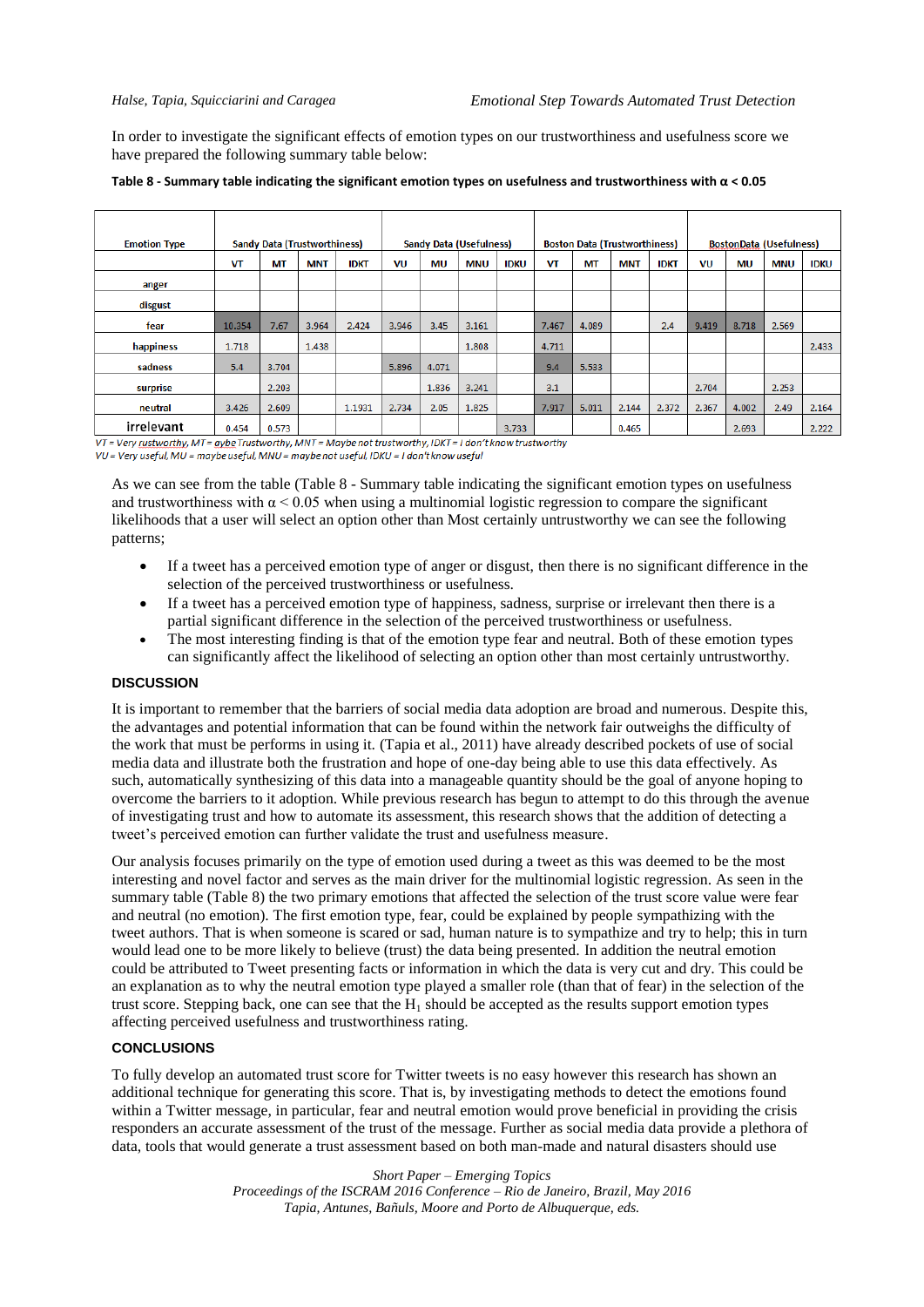detection of emotion type (possibly through sentiment analysis) to improve the automation of the trust assessment of social media data. That is, by using the detection of emotion a tweet that is deemed highly trustworthy or useful with a high fear level, we could flag it for further vetting. Tweets with a high trustworthy and usefulness rating and a neutral emotion could be passed through as more informational and further examined.

In utilizing these tools the barrier of the amount of data found can be overcome. That is, rather than have valuable resources devoted to sifting through and analyzing every tweet during a crisis; tools could partially automate this tedious process. In doing this these tools would be able provide more relevant information to first responders. In detecting emotions in the tweet (particularly fear) the tools could mark the message for further vetting. This would prove useful in situations where a Tweet has been deemed untrustworthy through other methods, and yet, people still want to believe it. In turn, this would allow the crisis response managers to have a better understanding of the data leading to better situational awareness, and thus allowing them to make effective decisions in time critical situations.

# **REFERENCES**

- 1. Ann, L., Denis, S., & Hughes, A. L. (2012). Trial by Fire : The Deployment of Trusted Digital Volunteers in the 2011 Shadow Lake Fire, (April), 1–10.
- 2. Castillo, C., Mendoza, M., & Poblete, B. (2011). Information credibility on twitter. *Proceedings of the 20th International Conference on World Wide Web - WWW '11*, 675. http://doi.org/10.1145/1963405.1963500
- 3. Cheong, M., & Lee, V. C. S. (2011). A microblogging-based approach to terrorism informatics: Exploration and chronicling civilian sentiment and response to terrorism events via Twitter. *Information Systems Frontiers*, *13*(1), 45–59. http://doi.org/10.1007/s10796-010-9273-x
- 4. Dailey, D., & Starbird, K. (2014). Visibl e Skepticism : Community Vetting after Hurricane Irene, (May), 775–779.
- 5. Denef, S., Augustin, S., Bayerl, P. S., & Kaptein, N. (2013). Social Media and the Police—Tweeting Practices of British Police Forces during the August 2011 Riots, (August 2011), 3471–3480.
- 6. Diakopoulos, N. a, & Shamma, D. a. (2010). Characterizing debate performance via aggregated twitter sentiment. *CHI '10: Proceedings of the SIGCHI Conference on Human Factors in Computing Systems*, 1195. http://doi.org/10.1145/1753326.1753504
- 7. Grabner-Kräuter, S., Kaluscha, E. A., & Fladnitzer, M. (2006). Perspectives of online trust and similar constructs. In *Proceedings of the 8th international conference on Electronic commerce The new ecommerce: innovations for conquering current barriers, obstacles and limitations to conducting successful business on the internet - ICEC '06* (p. 235). New York, New York, USA: ACM Press. http://doi.org/10.1145/1151454.1151496
- 8. Gupta, A., Kumaraguru, P., & Castillo, C. (2014). TweetCred : Real-Time Credibility Assessment, 228–243.
- 9. Hyun, W., & Ditton, R. (2006). Using multinomial logistic regression analysis to understand anglers willingness to substitute other fishing locations. *Burns R, Robinson K (eds) Proceedings of the …*, 248– 255. Retrieved from http://www.nrs.fs.fed.us/pubs/gtr/gtr\_nrs-P-14.pdf#page=257
- 10. Latonero, M., & Shklovski, I. (2011). Emergency Management , Twitter , and Social Media Evangelism, *3*(December), 1–16. http://doi.org/10.4018/jiscrm.2011100101
- 11. McClendon, S., & Robinson, A. C. (2012). Leveraging Geospatially-Oriented Social Media Communications in Disaster Response. *Iscram*, (April), 2–11. http://doi.org/10.4018/jiscrm.2013010102
- 12. Munro, R. (2011). Subword and spatiotemporal models for identifying actionable information in Haitian Kreyol, (June), 68–77.
- 13. Qu, Y., Huang, C., Zhang, P., & Zhang, J. (2011). Microblogging after a major disaster in China: a case study of the 2010 Yushu earthquake. *… of the ACM 2011 Conference on …*, 25–34. http://doi.org/10.1145/1958824.1958830